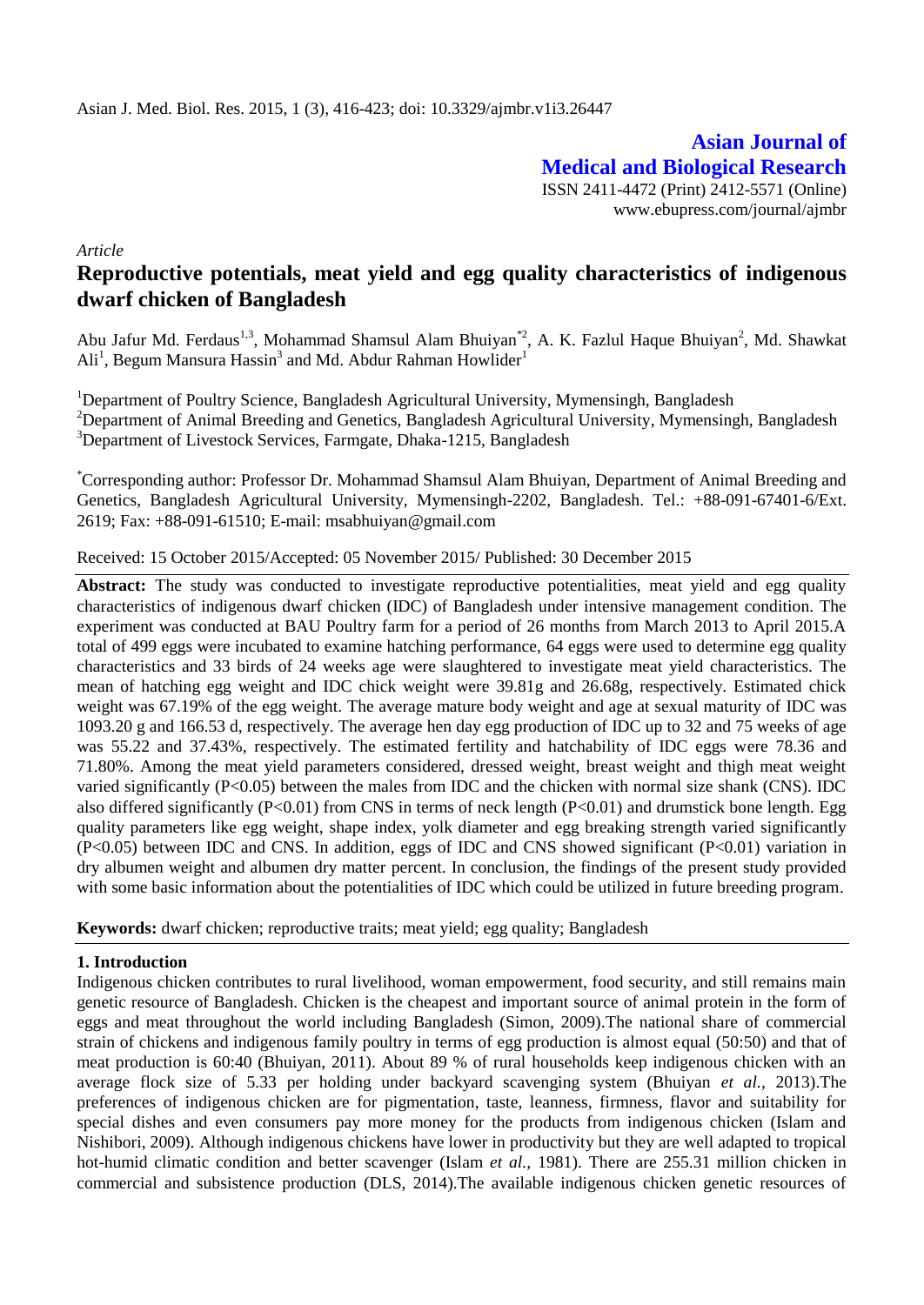Bangladesh may be classified as Full Feathered Deshi, Dwarf, Naked Neck, Hilly, Tiger and Cap Headed chicken. Indigenous Dwarf Chicken (IDC) is found very few in number along with indigenous chicken throughout the country. However, they are relatively more concentrated in some selected areas of Mymensingh, Tangail, Rangamati, Rangpur and Barisal districts of Bangladesh.

Cole (1969) first described autosomal dwarf (*adw*) chicken and its inheritance. Dwarfing suppressed adult weight and feed intake without affecting egg production and egg quality and increased heat tolerance (Horst *et al.,* 1996). Pandey (1996) speculated the potentialities of dwarf as a future commercial hen which could be a future vista for poultry breeding. Yeasmin and Howlider (1998) reported dwarf gene in Bangladeshi indigenous chickens were partially recessive autosomal in nature. Rashid *et al.*(2005) found higher drumstick meat, thigh meat, breast meat as well as dressing yield in crossbred dwarf genotype. Eggs of dwarf ones contained larger yolks than that of normal counterparts (Yeasmin and Howlider, 1998; Rashid, 2000).

The economic success of a laying flock exclusively depends on the total number of quality eggs produced. Approximately 7-8% of the total amount eggs are broken through transfer of the eggs from the producers to the consumers (Hamilton, 1982). Egg weight and egg index are determinant of egg resistance to cracking and considered very important traits when eggs are packed in cage, crate or container (Peters *et al.,* 2007).The external and internal egg quality traits affect the future generations and their performance (Islam *et al.,*2001) which is immense importance to poultry breeding industries. Embryonic development of hen's egg is specially dependent on traits like egg weight, yolk and albumen weights and genotype (Onagbesan *et al*., 2007).So far there are very limited research findings and lack of information on reproduction, egg quality and meat yield characteristics on autosomal dwarf chickens. In addition, the potentiality of *adw* gene was not sufficiently explored and exploited in improving economic traits of indigenous chicken of Bangladesh. Therefore, the present study was aimed for the reproductive potentialities, meat yield and egg quality characteristics of Bangladeshi IDC under intensive management condition.

## **2. Materials and Methods**

The experiment was carried out at Bangladesh Agricultural University (BAU) Poultry Farm, Mymensingh. Accordingly, dwarf chickens (48 females and 12 males) were collected from different upazilas of Rangamati, Mymensingh, Tangail and Rangpur districts based on their phenotypic features to develop a foundation stock. After collection they were quarantined and maintained at BAU poultry farm. The experiment was performed at BAU Poultry farm for a period of 26 months from March 2013 to April 2015.The hatching eggs were collected from the foundation stock and incubated. Birds of generation one  $(G_1)$  and two  $(G_2)$  has generated from the foundation stock  $(G_0)$  and maintained at BAU poultry farm.

## **2.1. Reproductive traits**

Artificial insemination was practiced for all experimental birds. Insemination was done twice a week and collected semen of each cock was distributed to 6-9 hens. A total of 499 eggs; (241 from foundation stock, 102 from 1<sup>st</sup>generation and 156 from 2<sup>nd</sup> generation) were collected and hatched. The eggs were candled at  $7<sup>th</sup>$  and 14<sup>th</sup> day of incubation and finally fertility, hatchability, dead-in-germ and dead-in-shell were recorded. Chicks were leg-banded after weighing the DOC. Eggs and birds were weighed individually using an electronic balance. During rearing egg weight, hen day egg production, age and weight at sexual maturity of birds were recorded.

#### **2.2. Carcass traits measurements**

A total of 33 birds (12 females and 9 males of IDC, 6 females and 6 males of the normal shanked chickens) were slaughtered at 24 weeks of age. The collected birds were fasted for 12h, and then slaughtered, weighed, eviscerated, dressed, dissected, and the meat stripped from carcass following the method of Jones (1984). The recorded data of each bird were live weight, head, heart, gizzard, neck, breast meat, thigh meat, drumstick meat, skin, abdominal fat, wing meat, trimmed meat, dark meat (thigh meat + drumstick meat+ wing meat+ trimmed meat), total meat (breast meat + dark meat), and weight of thigh bone, drumstick bone, wing bone, and

neck weight. An electronic balance was used to weigh chickens, the carcasses and the various cuts. Meat yield traits were converted into percentage of individual live weight prior to analyzing the data statistically.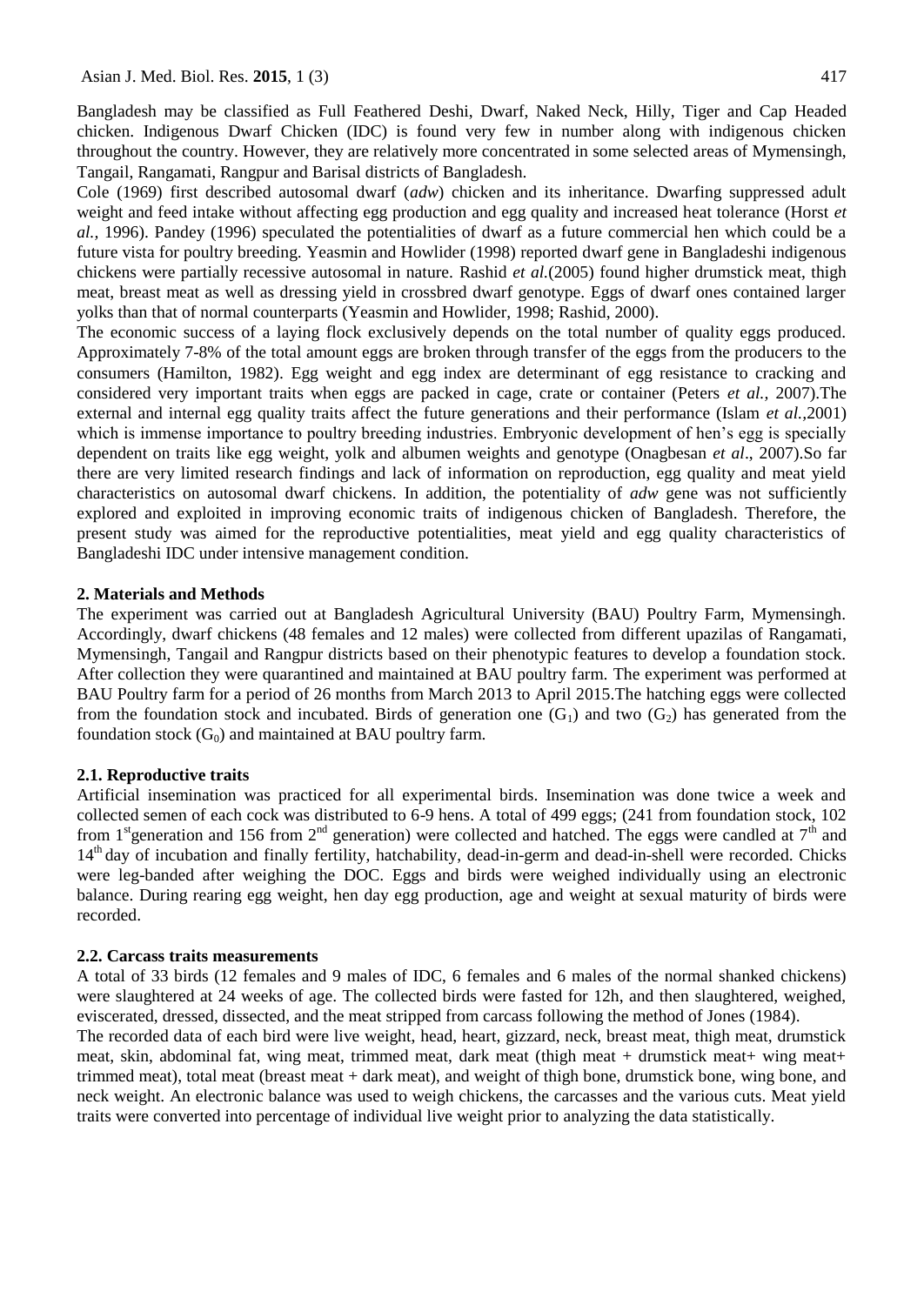#### **2.3. Determination of egg quality characteristics**

A total of 64 eggs (32 from IDC and 32 from CNS) were used to determine the egg quality characteristics. The egg quality characteristics recorded as egg shell weight, shell dry weight, shell (%), shell thickness and shell membrane thickness, Haugh unit, albumen dry matter (%), yolk color score, yolk index, fresh yolk and yolk dry matter (%). Egg weight was measured with the help of egg weighing balance. The length and width were measured by a slide calipers and their mean values were recorded. Eggs were carefully broken into two halves and the contents were gently poured on a flat horizontal glass, and the albumen and the yolk were carefully separated to measure their respective weight and height. The egg shell was also weighed after being dried under room temperature, however the membrane was removed carefully before measuring the egg shell thickness which was then measured as the average of three points (narrow end, middle and wide end).

#### **2.4 Statistical analysis of experimental data**

Mean along with standard error was estimated for reproductive traits. Student test (Independent sample t-test) was performed to the significant deviation between different parameters of meat yield and egg quality traits between IDC and CNS. Data analysis was performed using Statistical Package for Social Science (SPSS) software version 16.0 (2007).

#### **3. Results and Discussion**

## **3.1 Reproductive performance**

The considered traits reproductive performance of IDC is presented in Table 1. The average age at sexual maturity of IDC was found 166.53 days. This finding is in agreement with the findings of Yeasmin *et al.* (2003) and Yousif and Eltayeb (2011). They reported age at sexual maturity in Bangladeshi and Sudanese IDC were 170.60 and 163.90 days respectively. Decuypere *et al.* (1991) reported a bit earlier sexual maturity in dwarfs (157 days). The average live weight at sexual maturity of IDC was found 1093.2 g. Yeasmin (2001) and Dakpogan *et al.* (2012) found live weight at sexual maturity of IDC of Bangladesh and Benin was 797.60 and 651.4g which were much lower than present study. Hartmann (1976) got 34% lower mature body weight in heterozygous dwarf broiler hens than that of normal. Amount and quality of feed offered, photo period, flock rearing system have influence on weight and age at sexual maturity. These attributes might be associated with the variation of the present study. The average hen day egg production of IDC up to 32 and 75 weeks of age was recorded 55.22 and 37.43% respectively. Year round egg production is within the range of the findings of Yeasmin and Howlider (1998) and Yeasmin *et al.* (2003) where they found hen day egg production of IDC were 33.50 and 43.26% respectively. Rate of lay of native dwarf chicken of Kenya, Benin and Sudan was 36, 33 and 39.32 % respectively reported by Njenga (2005), Dakpogan *et al.* (2012) and Yousif and Eltayeb (2011) respectively. The above mentioned findings coincide with the present study. The average hatching egg weight was found 39.81 g in the present study which have also been supported by the findings of Yeasmin and Howlider (1998) and Yeasmin *et al.* (2003) where they obtained egg weight of IDC were 39.12 and 37.10 g respectively. Njenga (2005) and Dakpogan *et al.* (2012) found egg weight of IDC were 38.1 and 39.1g respectively which are almost similar to the current study. The egg weight was higher in NSC  $(39.27 \pm 0.14)$  than IDC (38.55±0.10). Yeasmin and Howlider (1998) and Yeasmin *et al.* (2003) obtained egg weight of IDC were 39.12 and 37.10 g respectively and 39.99 and 37.76 g for NSC respectively which was agreed by the present findings. Njenga (2005) and Dakpogan *et al.* (2012) found egg weight of IDC of Kenya and Benin was 38.1 and 39.1g respectively and 42.5 and 41.6 g for normal chicken which are more or less similar to the current study.

## **3.2 Hatching performance**

Hatching performance of IDC was presented in Table 2. The highest fertility (87.82%) was observed in  $G_2$  of IDC where the lowest fertility (71.78%) was found in  $G_0$ . The highest hatchability (73.97%) was observed in  $G_1$ where the lowest hatchability (70.07%) was found in  $G_2$ . Yeasmin (2001) and Yousif and Eltayeb (2011) reported the fertility and hatchability of Bangladeshi and Sudanese IDC was found 77.56 and 59.91%, 76.08 and 65.60% respectively where the fertility is much closer and the hatchability is much lower to the present findings. Njenga (2005) reported the fertility and hatchability of Kenyan IDC was found 65.4 and 77.6%. This study also reflected lower fertility and higher hatchability than the present study. Rashid *et al.* (2005) reported that fertility and hatchability of dwarf genotype (dwarf females  $\times$  males of exotic breed) varied from 90.92 to 95.57 % and 67.19 to 72.14 % respectively. The fertility rate of this investigation is much higher than present study but hatchability percent is within the range of the present findings. Uddin *et al.* (2007) found fertility and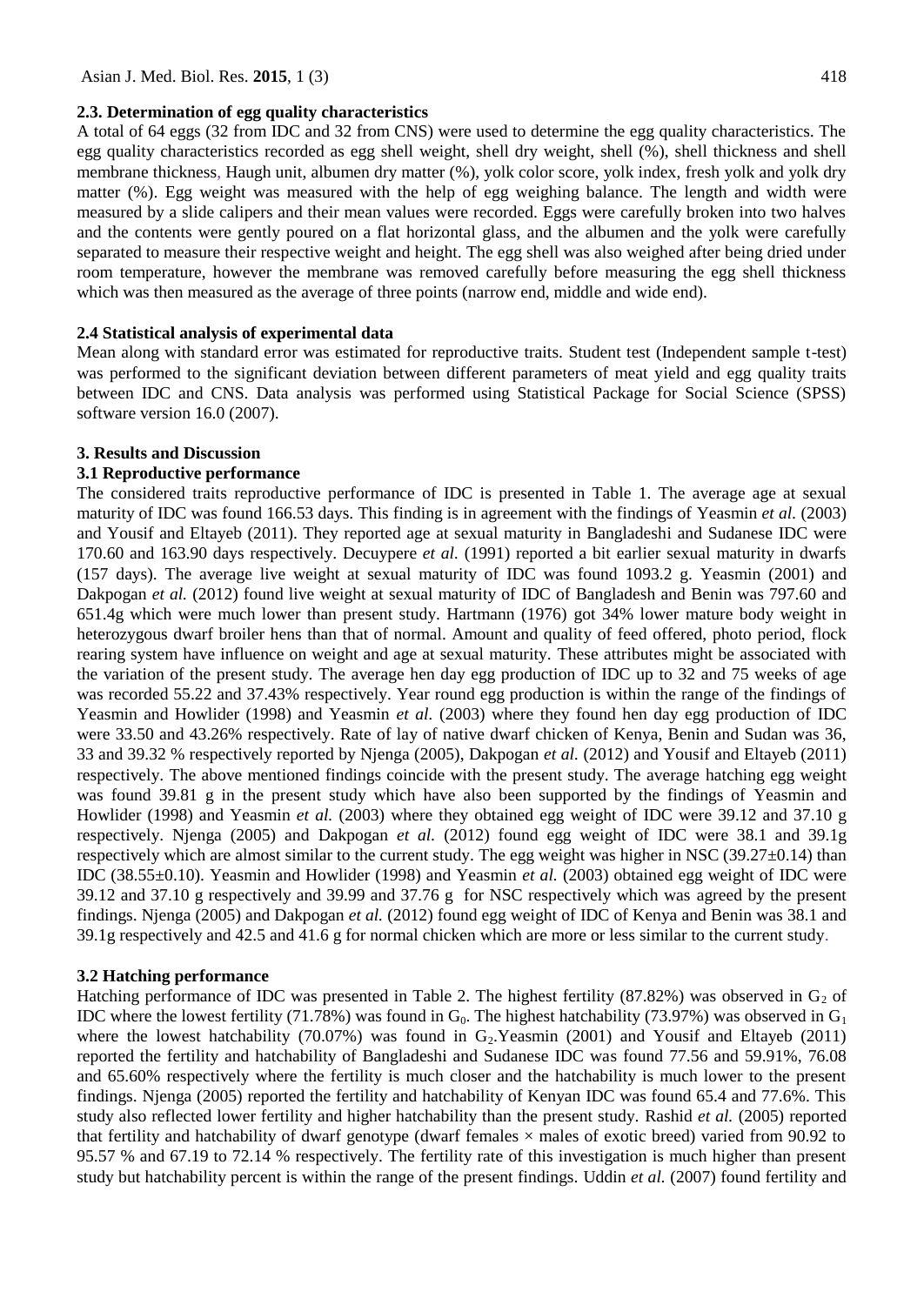hatchability of Redbro×dwarf and Naked Neck × dwarf was 74.25 and 81.0%, 78.00 and 83.75% respectively. These results also support the present investigation. Hatchability of eggs is influenced by genetic environmental factors like storage temperature and humidity, care of egg, quality of eggs, age and nutrition of layers and season etc. (Olsen and Hyne 1984). Fertility is influenced by genetic, physiological, social and environmental factors, male-female ratio, egg production rate, nutritional status, preferential mating, lighting, sperm quality and age of hen. One or more attributes might be associated for the deviation between present results and previous findings.

Average chick weights of IDC were 26.57, 26.61, 26.86 g over the generations of  $G_0$ ,  $G_1$  and  $G_2$  respectively. Chick-hatched weights expressed as percentage of egg weight were 67.08, 67.08 and 67.32 % for  $G_0$ ,  $G_1$  and  $G_2$ respectively. There is a positive relationship between egg weight and chick-hatched weight (g) in each generation. Yeasmin (2001) found chick weights of IDC were 27.51g which is very close to the present study. The results coincide with the findings of Strong and Japp (1977) who reported that the dwarf gene had no detectable effect on the weight of the day old chick. Rashid (2000) observed that day-old chick weight of RIR  $\times$ dwarf and Fayoumi× dwarf genotypes was 26.60 and 26.22 g respectively. DOC weight has been reported to be 62 to 72% (Wilson, 1991) and 68.2% (Murad *et al*., 2001) of the egg weight which were more or less similar to the present results.

## **3.3. Embryonic dead loss**

The estimated mean dead in germ (DIG) and dead in shell (DIS) percentage of IDC ranged between 10.37- 14.1% and 7.84-12.18% respectively (Table 2). Rashid *et al*. (2005) reported that DIG and DIS were 15-18.43% and 12.13-14.68% respectively in crossbred dwarf genotypes which was higher than the present findings. In another study, Khatun *et al.* (2005) showed similar result for DIS (12.24±2.14) but quit lower percent was found for DIG (1.60±0.50). DIG and DIS may be less dependent on genotypes rather may be more influenced by management and environment.

|                   |                                    | $Mean \pm SE$                      |                                                 |                                      |                                      |
|-------------------|------------------------------------|------------------------------------|-------------------------------------------------|--------------------------------------|--------------------------------------|
| <b>Generation</b> | Age at sexual<br>maturity<br>(day) | Weight at sexual<br>maturity $(g)$ | Hen day egg<br>production<br>$(32 \text{ wks})$ | Hen day egg<br>production<br>(75wks) | Egg weight<br>(g)<br>$(Mean \pm SE)$ |
| G <sub>1</sub>    | $168.06 \pm 1.31(32)$              | $1098.31 \pm 14.17$                | $54.38 \pm 1.41$                                | $36.89 \pm 1.56$                     | $39.67 \pm 0.17$                     |
|                   |                                    | (32)                               | (32)                                            | (27)                                 | (102)                                |
| G <sub>2</sub>    | $164.79 \pm 1.28$                  | $1087.36 \pm 5.29$                 | $56.18 \pm 1.28$                                | $38.01 \pm 1.69$                     | $39.90 \pm 0.20$                     |
|                   | (28)                               | 28)                                | (28)                                            | (25)                                 | (156)                                |
| Overall mean      | $166.53 \pm 0.93$                  | $1093.20 \pm 10.27$                | $55.22 \pm 0.96$                                | $37.43 \pm 1.14$                     | $39.81 \pm 0.14$                     |
|                   | (60)                               | (60)                               | (60)                                            | (52)                                 | (258)                                |

# **Table 1. Reproductive performance of indigenous dwarf chicken.**

SE- Standard error, G- Generation, values in the parentheses indicate the number of observation

**Table 2. Hatching performance of indigenous dwarf chicken.**

| <b>Generation</b> | <b>Fertility</b><br>$\frac{1}{2}$ | <b>Hatchability on</b><br>fertile egg $(\% )$ | <b>DIG</b><br>(9/0) | <b>DIS</b><br>$(\%)$ | DOC weight $(g)$<br>(Mean±SE) | % of Chick<br>weight |  |
|-------------------|-----------------------------------|-----------------------------------------------|---------------------|----------------------|-------------------------------|----------------------|--|
| $G_0$             | 71.78                             | 72.25                                         | 10.37               | 9.54                 | $26.57 \pm 0.19$              | 67.08                |  |
|                   | (173)                             | (125)                                         | (25)                | (23)                 | (125)                         | (125)                |  |
| $G_1$             | 79.41                             | 73.97                                         | 10.78               | 7.84                 | $26.61 \pm 0.17$              | 67.08                |  |
|                   | (81)                              | (54)                                          | (11)                | (8)                  | (54)                          | (54)                 |  |
| G <sub>2</sub>    | 87.82                             | 70.07                                         | 14.10               | 12.18                | $26.86 \pm 0.14$              | 67.32                |  |
|                   | (137)                             | (96)                                          | (22)                | (19)                 | (96)                          | (96)                 |  |
| Overall mean      | 78.36                             | 71.80                                         | 11.62               | 10.02                | $26.68 \pm 0.09$              | 67.19                |  |
|                   | (391)                             | (275)                                         | (58)                | (50)                 | (275)                         | (275)                |  |

\*DIG- Dead in germ, DIS- Dead in shell, DOC- Day old chick, SE- Standard error, G- Generation, values in the parentheses indicate the number of observation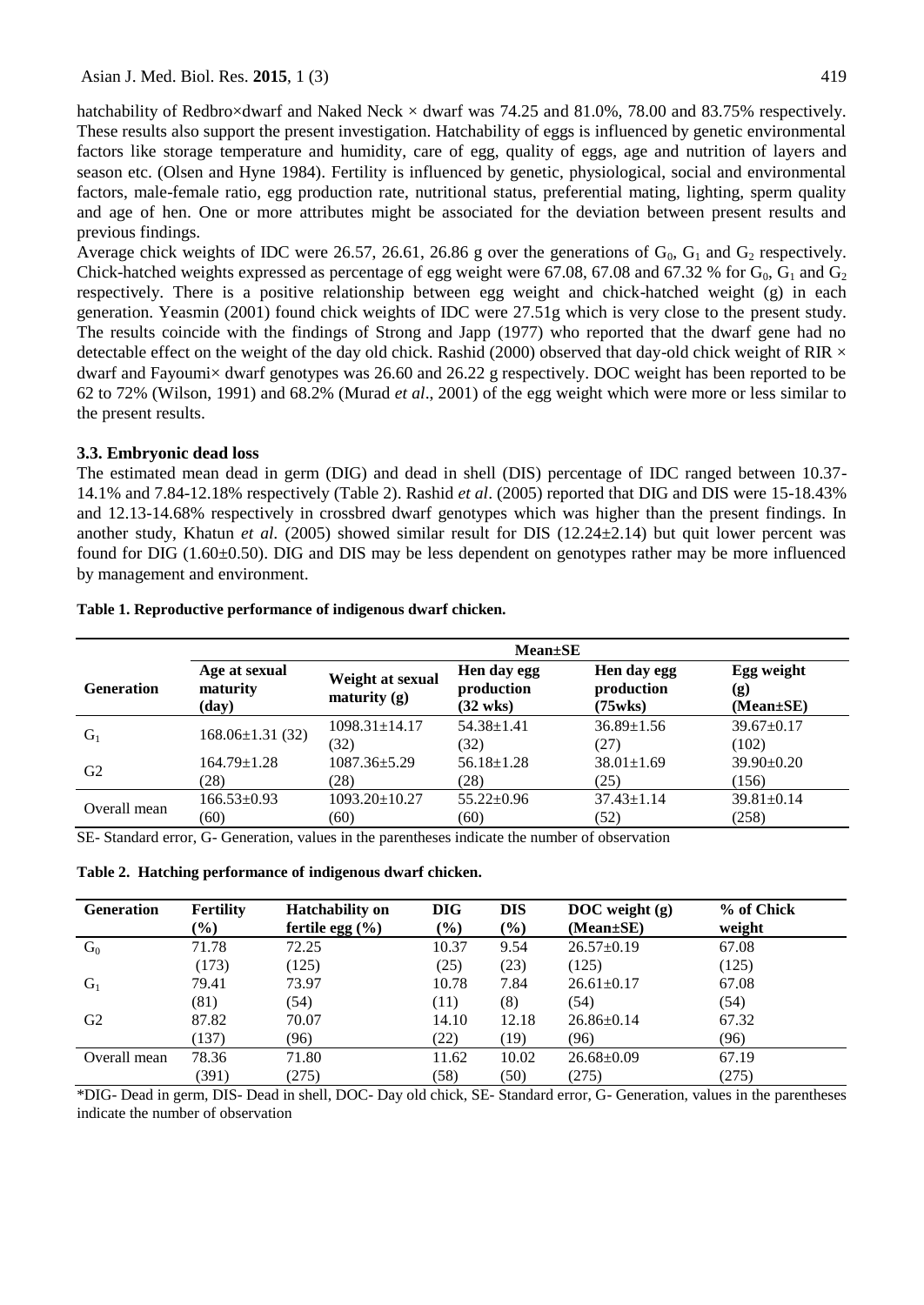| Parameter (% in relation to | <b>Mean</b> ±SE      |                             |             |                    |                             |            |
|-----------------------------|----------------------|-----------------------------|-------------|--------------------|-----------------------------|------------|
| body weight)                | $IDM(n=9)$           | $NSM(n=6)$                  | Sig. level  | $IDF(n=12)$        | $NSF(n=6)$                  | Sig. level |
| Body weight (g)             | $1643.1 \pm 58.9$    | 1829.5±23.9                 | <b>NS</b>   | $1076.7 \pm 10.4$  | $1275.2 \pm 23.8$           | <b>NS</b>  |
| Dressed weight              | $65.44^{b} \pm 1.34$ | $67.22^a \pm 0.27$          | ∗           | $64.86 \pm 0.87$   | $65.68 \pm 0.84$            | <b>NS</b>  |
| Breast meat weight          | $9.16^a \pm 0.36$    | $8.57^b \pm 0.9$            | $\ast$      | $10.16 \pm 0.19$   | $10.48 \pm 0.25$            | <b>NS</b>  |
| Thigh meat weight           | $9.16^b \pm 0.64$    | $9.35^a \pm 0.15$           | *           | $7.70 \pm 0.27$    | $8.64 \pm 0.36$             | <b>NS</b>  |
| Thigh bone weight           | $1.57 \pm 0.12$      | $1.60 \pm 0.07$             | <b>NS</b>   | $1.38^b \pm 0.07$  | $1.47^{\mathrm{a}}\pm0.004$ | $\ast$     |
| Thigh bone length (cm)      | $7.98 \pm 0.27$      | $8.05 \pm 0.18$             | <b>NS</b>   | $6.26 \pm 0.15$    | $6.75 \pm 0.23$             | <b>NS</b>  |
| Drumstick meat weight       | $7.24 \pm 0.22$      | $7.83 \pm 0.45$             | <b>NS</b>   | $4.91 \pm 0.24$    | $6.48 \pm 0.12$             | <b>NS</b>  |
| Drumstick bone weight       | $2.11 \pm 0.11$      | $2.31 \pm 0.18$             | <b>NS</b>   | $1.84 \pm 0.15$    | $1.94 \pm 0.10$             | <b>NS</b>  |
| Drumstick bone length (cm)  | $10.70^b \pm 0.45$   | $13.23^a \pm 0.21$          | $***$       | $8.15 \pm 0.31$    | $10.02 \pm 0.45$            | <b>NS</b>  |
| Wing meat weight            | $3.37^b \pm 0.04$    | $3.51^a \pm 0.22$           | $**$        | $2.40^b \pm 0.17$  | $3.02^a \pm 0.09$           | $\ast$     |
| Wing bone weight            | $2.69^b \pm 0.04$    | $2.88^a \pm 0.22$           | ∗           | $2.33 \pm 0.12$    | $2.59 \pm 0.20$             | <b>NS</b>  |
| Wing bone length (cm)       | 18.36±0.42           | $21.13 \pm 0.34$            | $_{\rm NS}$ | $14.69 \pm 0.41$   | $16.86 \pm 0.56$            | <b>NS</b>  |
| Skin weight                 | $5.97 \pm 0.33$      | $6.12 \pm 0.54$             | <b>NS</b>   | $6.43 \pm 0.07$    | $6.78 \pm 0.05$             | <b>NS</b>  |
| Head weight                 | $4.42 \pm 0.31$      | $5.26 \pm 0.76$             | <b>NS</b>   | $2.20 \pm 0.03$    | $2.95 \pm 0.06$             | <b>NS</b>  |
| Liver weight                | $1.57 \pm 0.08$      | $1.54 \pm 0.03$             | <b>NS</b>   | $2.40^a \pm 0.13$  | $2.31^b \pm 0.03$           | $\ast$     |
| Heart weight                | $0.56 \pm 0.02$      | $0.43 \pm 0.02$             | <b>NS</b>   | $0.41 \pm 0.03$    | $0.32 \pm 0.02$             | <b>NS</b>  |
| Neck weight                 | $3.38 \pm 0.19$      | $3.84 \pm 0.37$             | <b>NS</b>   | $2.84 \pm 0.18$    | $2.88 \pm 0.33$             | <b>NS</b>  |
| Neck length (cm)            | $13.92^b \pm 0.13$   | $14.58^{\mathrm{a}}\pm0.64$ | $\ast\ast$  | $12.46^b \pm 0.12$ | $12.99^a \pm 0.65$          | $**$       |
| Gizzard weight              | $1.67 \pm 0.08$      | $1.72 \pm 0.09$             | <b>NS</b>   | $1.89 \pm 0.06$    | $2.03 \pm 0.05$             | <b>NS</b>  |
| Dark meat weight            | $19.77 \pm 0.71$     | $20.70 \pm 0.73$            | <b>NS</b>   | $14.65 \pm 0.66$   | $18.14 \pm 0.52$            | <b>NS</b>  |
| Total meat weight           | $28.94 \pm 0.98$     | $29.27 \pm 1.26$            | $_{\rm NS}$ | $24.34 \pm 0.91$   | $29.01 \pm 0.69$            | <b>NS</b>  |

**Table 3. Dressing parameters of indigenous dwarf chicken and their normal shanked counterparts.**

IDM= Indigenous Dwarf Male, IDF= Indigenous Dwarf Female, NSM= Normal Shanked Male, NSF= Normal Shanked Female, SE= Standard Error, Row wise different superscript denote significant level at \*P<0.05, \*\*P<0.01

|  |  | Table 4. Egg quality characteristics of dwarf and normal shanked chicken. |
|--|--|---------------------------------------------------------------------------|
|  |  |                                                                           |

|                               | $Mean \pm SE$       |                             |                           |  |  |  |
|-------------------------------|---------------------|-----------------------------|---------------------------|--|--|--|
| <b>Parameter</b>              | IDC $(n=32)$        | $CNS$ (n=32)                | <b>Significance level</b> |  |  |  |
| Egg weight $(g)$              | $38.55^b \pm 0.10$  | $39.27^{\mathrm{a}}\pm0.14$ | *                         |  |  |  |
| Egg length $(mm)$             | $46.65 \pm 0.16$    | $47.93 \pm 0.15$            | <b>NS</b>                 |  |  |  |
| Egg width (mm)                | 35.07±0.11          | $35.52 \pm 0.11$            | <b>NS</b>                 |  |  |  |
| Shape Index                   | $75.21^a \pm 0.21$  | $74.13^b \pm 0.34$          | $\ast$                    |  |  |  |
| Albumen diameter (mm)         | $71.64 \pm 0.58$    | 72.50±0.33                  | <b>NS</b>                 |  |  |  |
| Albumen height (mm)           | $5.25 \pm 0.04$     | $5.15 \pm 0.05$             | <b>NS</b>                 |  |  |  |
| Albumen index                 | $7.34 \pm 0.06$     | $7.10 \pm 0.08$             | <b>NS</b>                 |  |  |  |
| Yolk diameter (mm)            | $37.59^b \pm 0.24$  | $38.44^a \pm 0.46$          | $\ast$                    |  |  |  |
| Yolk height (mm)              | $15.02 \pm 0.17$    | $13.92 \pm 0.16$            | <b>NS</b>                 |  |  |  |
| Yolk index                    | $40.02 \pm 0.55$    | $36.40 \pm 0.67$            | <b>NS</b>                 |  |  |  |
| Yolk color score              | $7.03 \pm 0.13$     | $7.13 \pm 0.13$             | <b>NS</b>                 |  |  |  |
| Haugh unit                    | 79.59±0.28          | $78.54 \pm 0.33$            | <b>NS</b>                 |  |  |  |
| Fresh yolk weight (g)         | $13.16 \pm 0.10$    | $12.32 \pm 0.09$            | <b>NS</b>                 |  |  |  |
| Dry yolk weight (g)           | $6.85 \pm 0.04$     | $6.32 \pm 0.04$             | <b>NS</b>                 |  |  |  |
| Yolk dry matter (%)           | $52.10 \pm 0.21$    | $51.33 \pm 0.28$            | <b>NS</b>                 |  |  |  |
| Fresh albumen weight (g)      | $17.13 \pm 0.11$    | 18.39±0.14                  | <b>NS</b>                 |  |  |  |
| Dry albumen weight $(g)$      | $2.34^b \pm 0.02$   | $2.44^a \pm 0.03$           | $**$                      |  |  |  |
| Albumen dry matter (%)        | $13.70^a \pm 0.13$  | $13.31^b \pm 0.23$          | $**$                      |  |  |  |
| Shell thickness (mm)          | $0.34 \pm 0.005$    | $0.33 \pm 0.015$            | <b>NS</b>                 |  |  |  |
| Shell membrane thickness (mm) | $0.032 \pm 0.00$    | $0.023 \pm 0.00$            | <b>NS</b>                 |  |  |  |
| Shell weight (g)              | $3.61 \pm 0.03$     | $3.62 \pm 0.02$             | <b>NS</b>                 |  |  |  |
| Shell $(\%)$                  | $9.37 \pm 0.08$     | $9.22 \pm 0.08$             | <b>NS</b>                 |  |  |  |
| Egg breaking strength         | $1437.4^b \pm 3.57$ | $1462.0^a \pm 4.81$         | $\ast$                    |  |  |  |

IDC= Indigenous Dwarf chicken, CNS= Chicken with normal size shank, SE= Standard Error, Row wise different superscript denote significant level at \*P<0.05, \*\*P<0.01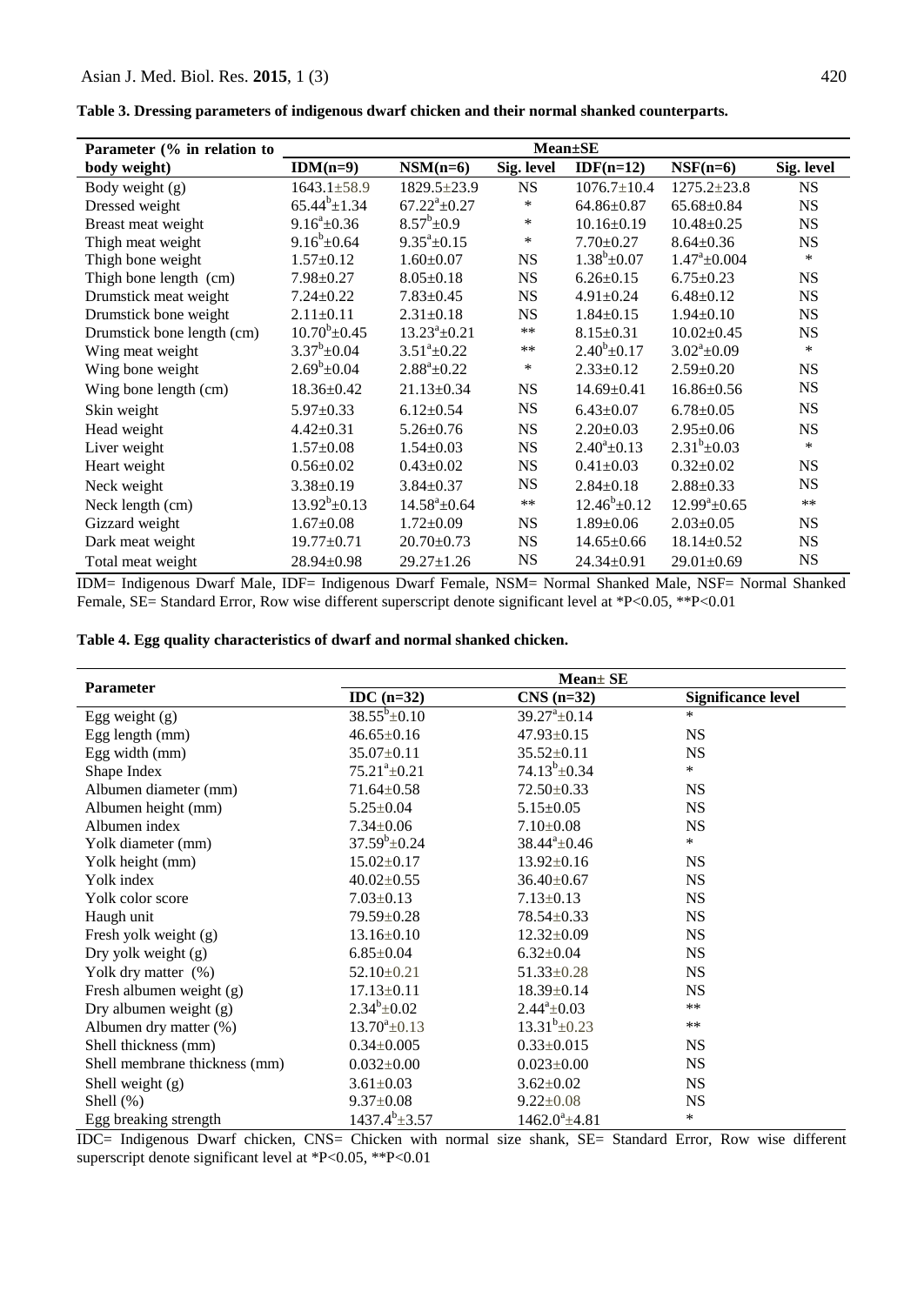#### **3.4. Muscular and skeletal differences in indigenous dwarf and normal shanked chicken**

Meat yield characteristics of indigenous dwarf male (IDM) and female (IDF), and normal shanked male (NSM) and female (NSF) were presented in Table 3. Among the meat yield parameters considered, dressed weight, breast weight and thigh meat weight varied significantly  $(P<0.05)$  between IDM and NSM. However, nonsignificant result was found for these three parameters between IDF and NSF. Wing meat weight was also differed significantly between dwarf and normal shanked males  $(P<0.01)$  and their females  $(P<0.05)$ . Significant result (P<0.05) was found for liver weight in between IDF and NSF but non-significant result was observed for this parameter in male lines. In addition, several skeletal parameters like thigh bone and wing bone weight differed significantly (P<0.05) between dwarf chicken and their normal counterparts where highly significant result was found for neck length  $(P<0.01)$  and drumstick bone length  $(P<0.01)$  between dwarf versus normal shanked chicken. Statistically non-significant value was observed for the traits like percentage of dark meat (thigh, drumstick and wing meat), total meat (dark and breast meat), drumstick meat, drumstick bone, skin, head, neck, gizzard weight, and thigh bone and wing bone length between dwarf and normal shanked counterparts despite IDM and IDF had lower value compared to normal shanked chicken.

Kgwatalala *et al.* (2013) found lower percentage of dressed weight in local dwarf chicken than normal shanked chicken of both sexes. They recorded 62.92 and 62.09% for dwarf male and female as well as 65.0 and 64.38% for normal male and female chickens of Botswana. Higher dressing yield of normal shanked chicken of this study was supported by Kgwatalala *et al.* (2013), Howlider and Afrin (2013), and Rashid *et al.* (2005). Howlider and Afrin (2013) found that dressing yield of Redbro×dwarf and Naked neck  $\times$  dwarf cross were 65.29 and 65.92% and their female counterpart were 61.19 and 64.65% respectively which coincides with the present study. But Rashid *et al.* (2005) observed that dressing yield of White Leghorn  $\times$  dwarf males and females were 71.85 and 58.95% which is quite higher than present findings. Percentage of breast meat weight was found higher in female than males of both genotypes is supported by the findings of Howlider and Afrin (2013), and Rashid *et al.* (2005) in Naked neck× dwarf and White Leghorn× dwarf crossbred respectively. According to pre-slaughter weight Kgwatalala *et al.* (2013) found breast, thigh and wing meat weights were lower in dwarf chickens than normal chicken but males had higher values than female of both genotypes which consistence with the present study. However, higher breast meat percent in females found in the current study is supported by Grey and Richardson (1988) who got 3.5% higher breast meat in females than in males. Females of both genotypes showed higher percentage of liver weight than male counterparts which is similar to the findings of Rashid *et al.* (2005) in dwarf and normal White Leghorn crossbred chickens. Drumstick bone lengths were lower in dwarf genotypes of Leghorn crossbred than normal shank counterparts and male showed higher values than female counterparts was observed by Rashid *et al*. (2005) which are in agreement with the present findings.

#### **3.5. Egg quality characteristics**

Egg quality characteristics of Dwarf and normal shanked chicken are presented in Table 4. Shape index, yolk diameter and egg breaking strength varied significantly (P<0.05) between IDC and CNS. On the other hand highly significant (P<0.01) result was found for dry albumen weight and albumen dry matter parameters between IDC and CNS. Other egg quality characteristics showed little differences between dwarf and normal shanked hens (Table 4) although all of them were found non-significant.

Table 4 showed that shape index was higher in IDC  $(75.21 \pm 0.21)$  than CNS  $(74.13 \pm 0.34)$ . Yeasmin and Howlider (1998), Zhang *et al*. (2005) and Dakpogan *et al*. (2012) found shape index for IDC of Bangladesh, brown-egg dwarf layer in China and native dwarf chicken of Benin were 75.87, 74.0 and 75.51 respectively which coincides with the present findings. Njenga (2005) reported shape index for Kenyan native dwarf chicken was 80 which is higher than the present study. The autosomal dwarfism increased egg shape indices irrespective of breed agree with Rashid (2000) who also found increased shape indices for autosomal dwarfism in RIR, White Leghorn and Fayoumi.

Eggshell breaking strength was higher in CNS (1462±4.8) than IDC (1437.4±3.6) which is almost similar to the findings of Yeasmin and Howlider (1998) where they found the calculated values were 1480 and 1450 for CNS and IDC respectively. Triyuwanta and Nys (1990) reported that in dwarf hens shell quality was less affected by elevated temperature and feed restriction which disagree with the present investigation. However, Khoo and Beh (1977) did not found any significant difference in shell breaking strength attributable to dwarf gene. Yolk diameter was found 37.59±0.24 and 38.44±0.46 mm for IDC and CNS respectively. Uddin *et al.* (2007) reported that yolk diameter was 43.8 and 48.1 mm for Redbro $\times$  Dwarf and Naked neck  $\times$  Dwarf crossbred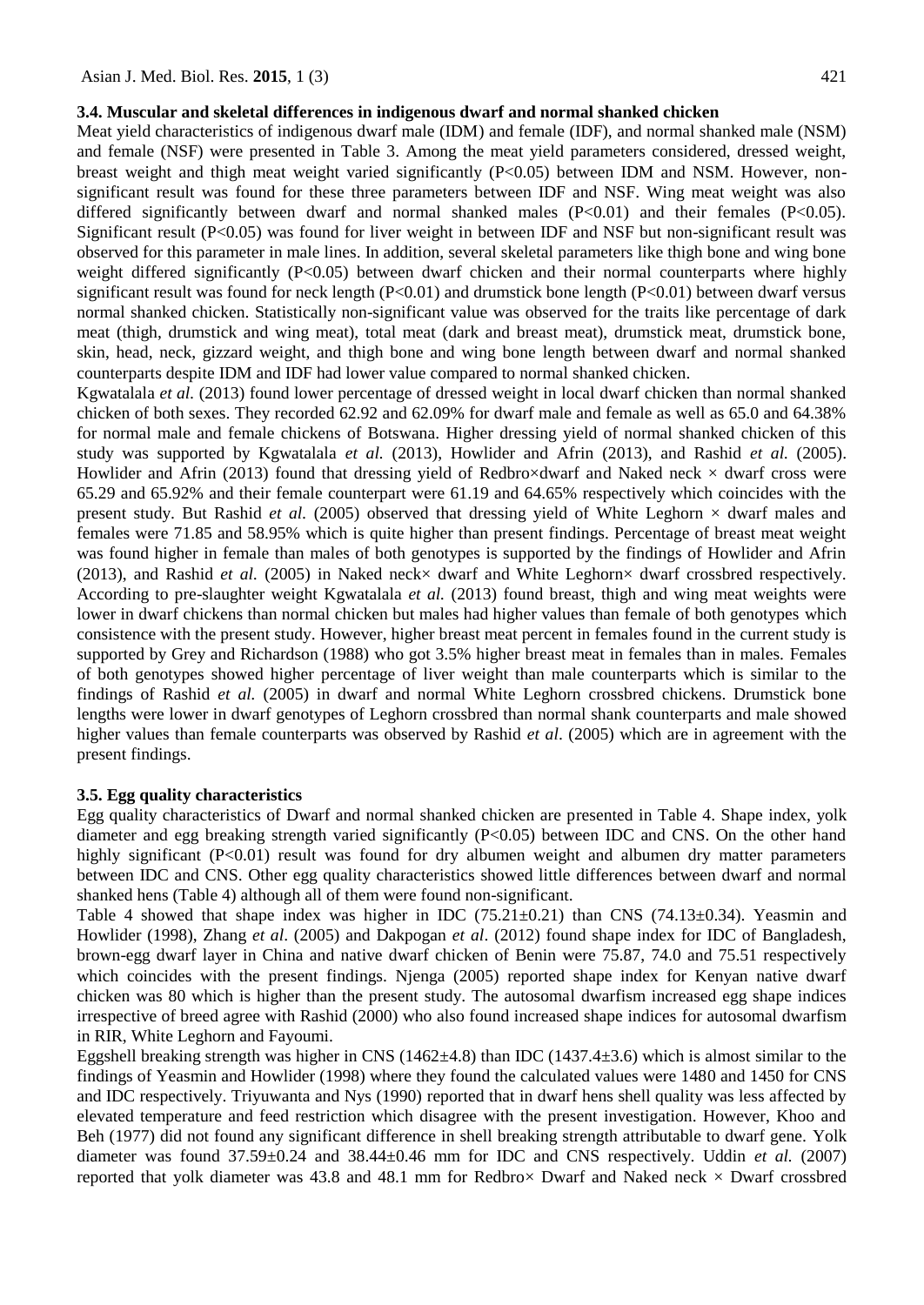which was higher than the present study. Dry albumen weight and albumen dry matter percent was recorded  $2.34\pm0.02$  and  $13.70\pm0.13$  g,  $2.44\pm0.03$  and  $13.31\pm0.23$ g for IDC and CNS respectively which is closer to the findings of Yeasmin (2001) who reported that dry albumen weight were  $2.3\pm0.09$  and  $2.8\pm0.09$  and albumen dry matter percent were 13.43±0.38 and 14.24±0.38 g for IDC and CNS respectively. Introgression of autosomal dwarf gene tended to increase albumen dry matter percentage in general which partially aggress with Khoo and Beh (1977) who got superior albumen quality in dwarf hens than in normal. The variation may be attributed to the genetic makeup of birds, feed composition utilized and the atmosphere conditions prevailing in the study areas.

# **4. Conclusions**

The present investigation revealed better productive and reproductive performance of dwarf chicken compared to available indigenous chicken. Some meat yield and egg quality parameter also found better in dwarf chicken. The genetic potentials of dwarf chicken of Bangladesh has established through this study. However, this study gives some basic information about indigenous dwarf chicken which could be utilized to develop mini layer suitable for semi-scavenging system of Bangladesh.

## **Acknowledgements**

The authors are grateful to HEQEP-AIF-CP10, UGC, Bangladesh for providing financial support and Department of Poultry Science, BAU for providing research facilities.

# **Conflict of Interest**

None to declare

# **References**

- Bhuiyan AKFH, 2011. Implementation of National Livestock Development Policy (2007) and National Poultry Development Policy (2008): Impact on smallholder livestock rearers. Keynote paper presented at the South Asia Pro Poor Livestock Policy Programme (SAPPLP). BRAC workshop held at BRAC Centre Inn, Dhaka.
- Bhuiyan MSA, S Chen, S Faruque, AKFH Bhuiyan and A Beja-Pereira, 2013. Genetic diversity and maternal origin of Bangladeshi chicken. MolBiol Rep, DOI 10.1007/s11033-013-2522-6.
- Chowdhury SD, 1988. A method of partitioning egg components. Bang. J. Anim. Sci.,17: 93-97.
- Cole RK, 1969. In: Huybrechts, L.M. and Decuypere, E. 1992. Hormonal control of growth in domestic fowl.MissetWorl.Poult., 8 (2): 24.
- DakpoganHB, AM Chrysostome, S Salifou and AB Gbangboche, 2012. Laying performance in improved performance of five local hen phenotypes, improved rearing conditions. J. Anim. Plant Sci., 15: 2130-2134.
- Decuypere E, LM Huybrechts, ER Kuhn, M Tixier-Biochard and P Merat, 1991. Physiological alterations associated with the chicken sex-linked dwarfing gene. Critic.Revi.Poult. Biol., 3: 191-221.
- DLS, 2014.Department of Livestock Services.Ministry of Fisheries and Livestock.Government of the People's Republic of Bangladesh, Dhaka.
- Grey T. and I Richardson, 1988.Improving quality in fresh and processed poultry products.Scie.Poult.Indus., pp.8-9.Edited by John Hardcastle, Agricultural and Food Research Council, UK.
- Hamilton RMG, 1982. Methods and Factors that affects the measurement of egg shell quality. Poult. Sci., 61: 2022-2039.
- Hartmann W, 1976. Effect of the *dw* factor on performance of female parent stock and broilers. In: 5<sup>th</sup> Euro. Poult.Conf., Malta, 5-11 September. 1976. Sponsored by World's Poultry Science Association.
- Horst P, PK Mathur andA Valle Zarate, 1996. Breeding policies for specific tropical environments using appropriate combination of major genes. Proceedings of  $20<sup>th</sup>$
- World`s Poultry Congress. September 2-5, 1996, New Delhi., 1: 633-640.
- Howlider MAR and S Afrin, 2013. Performance of broilers with dwarfism and Nakedneckness in a hot humid environment. Proceedings of the 2<sup>nd</sup> national seminar, 25 April, 2013.Organized by: Department of Poultry Science, Faculty of Animal Husbandry, Bangladesh Agricultural University, Mymensingh, pp.64-69.
- Islam ABM, MM Hoque and QMF Rahim, 1981. Reproductive performance of upgraded indigenous chicken. Poult. Adv., 14: 33-37.
- Islam MA and M Nishibori, 2009. Indigenous naked neck chicken: a valuable genetic resource for Bangladesh. WorldPoult. Sci. J.*,* 65: 125-138.